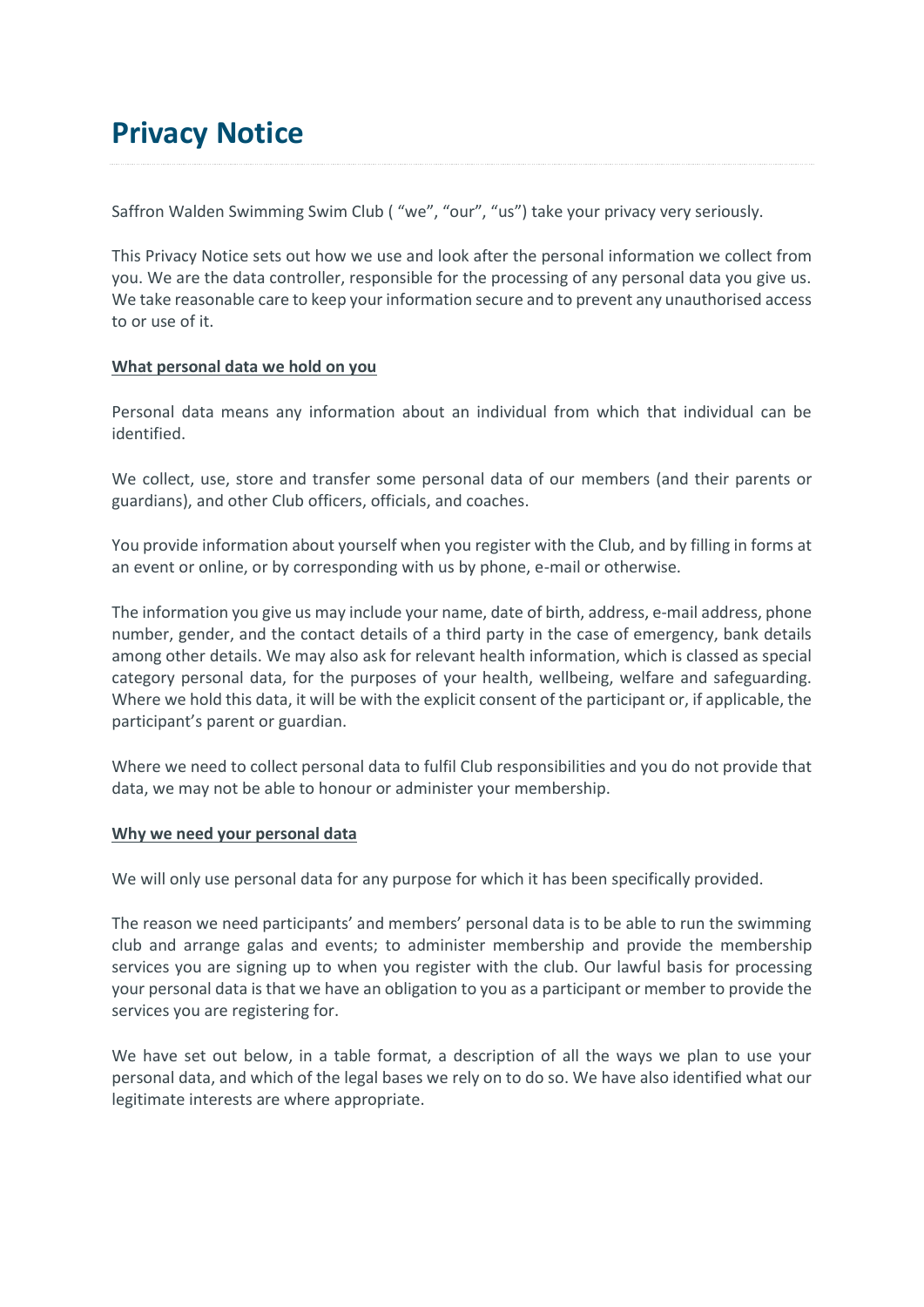| <b>Purpose / Processing Activity</b>                                                                                                                          | Lawful Basis for processing under Article of<br>the GDPR                                                                                                                                                                                                      |
|---------------------------------------------------------------------------------------------------------------------------------------------------------------|---------------------------------------------------------------------------------------------------------------------------------------------------------------------------------------------------------------------------------------------------------------|
| Processing membership forms and payments/<br>subs                                                                                                             | Performance of a contract                                                                                                                                                                                                                                     |
| Organising galas                                                                                                                                              | Performance of a contract                                                                                                                                                                                                                                     |
| Sending out Club Information and update                                                                                                                       | Performance of a contract                                                                                                                                                                                                                                     |
| Sharing data with coaches, committee<br>members or officials to run training sessions<br>or enter events                                                      | Performance of a contract                                                                                                                                                                                                                                     |
| Sharing data with Swim England and other<br>clubs that we are in membership of, county<br>associations and other competition providers<br>for entry in events | Performance of a contract                                                                                                                                                                                                                                     |
| Sharing data with committee members to<br>provide information about club activities,<br>membership renewals or invitation to social<br>events                 | The Club has a legitimate interest to maintain<br>member and participant correspondence for<br>club community purposes                                                                                                                                        |
| Sharing data with third party service or facility<br>providers                                                                                                | The Club has a legitimate interest to run the<br>organisation efficiently and as it sees fit.<br>Provision of some third party services is for the<br>benefit of the Club, participants, and its<br>members                                                   |
| Sharing anonymised data with a funding<br>partner as condition of grant funding e.g. Local<br>Authority                                                       | The Club has a legitimate interest to run the<br>organisation efficiently and as it sees fit.<br>Application for funding is a purpose that<br>benefits the Club, participants, and its<br>members.                                                            |
| <b>Publishing Gala results</b>                                                                                                                                | Consent. We will only publish your personal<br>data in a public domain, including images and<br>names, if you have given your consent for us<br>to do so. In the case of children under the age<br>of 13 then only with written consent of<br>parent/guardian |
| Sending out marketing information such as<br>newsletters<br>and<br>information<br>about<br>promotions and offers from sponsors                                | Consent. We will only send you direct<br>marketing if you are an existing member,<br>participant or other associated individual and<br>you have not previously objected to this<br>marketing, or, you have actively provided your<br>consent.                 |
| To ensure we understand possible health risks                                                                                                                 | Consent. We will only process details on your<br>medical history with your consent.                                                                                                                                                                           |